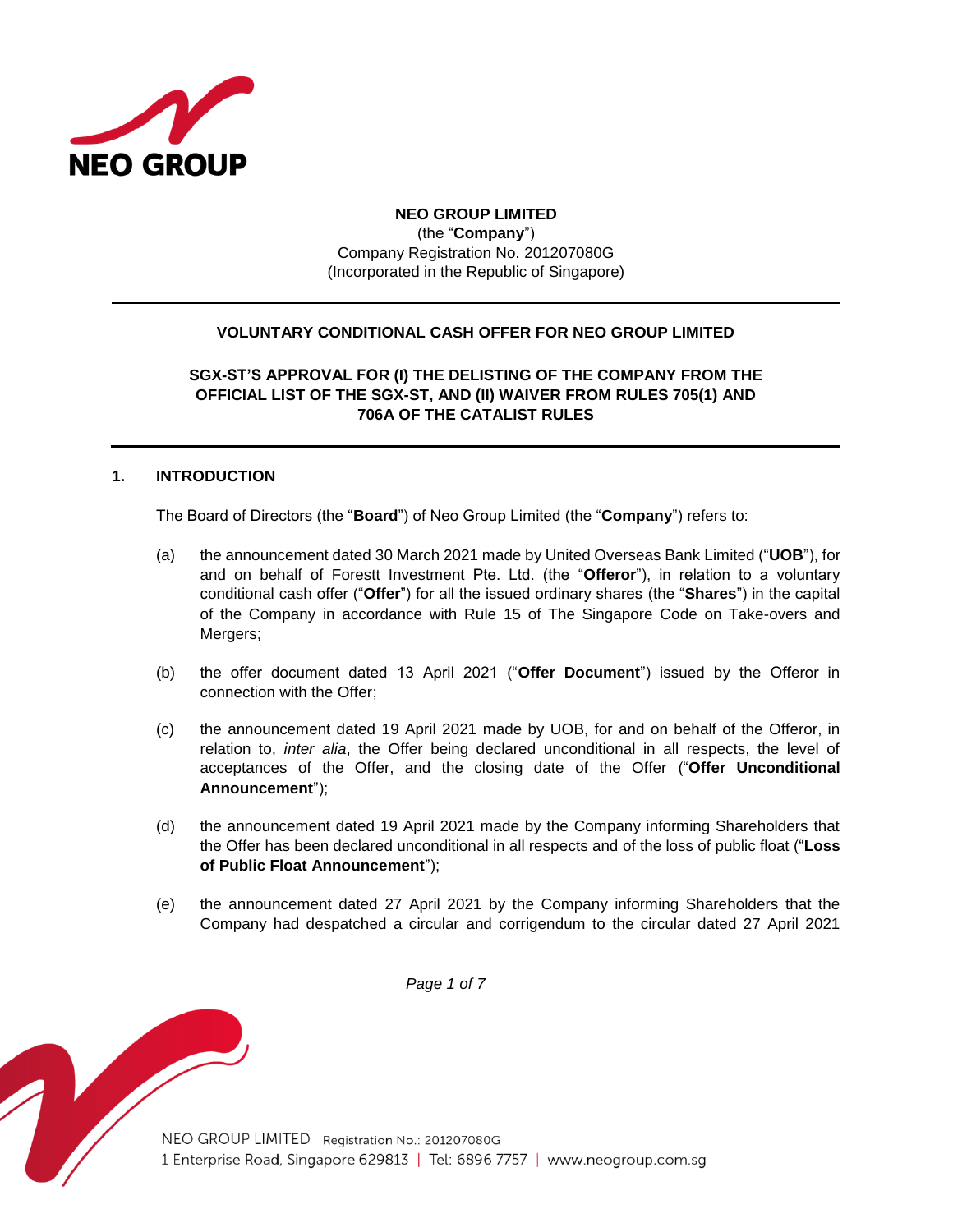

("**Offeree Circular**") containing, among other things, the advice of the independent financial adviser to the Directors of the Company who are considered independent for the purposes of the Offer (the "**Independent Directors**") and the recommendation of the Independent Directors in respect of the Offer;

- (f) the announcement dated 29 April 2021 ("**Compulsory Acquisition Announcement**") by UOB, for and on behalf of the Offeror, informing Shareholders that the Offeror had despatched, *inter alia*, a letter with regard to, *inter alia*, the Offeror's intention to exercise its right of compulsory acquisition under Section 215(1) of the Companies Act; and
- (g) the announcement dated 29 April 2021 by UOB, for and on behalf of the Offeror, in relation to, *inter alia*, an update on the level of acceptances of the Offer ("**Update on the Level of Acceptance Announcement**").

Electronic copies of the Offer Document, Offeree Circular and the relevant announcements are available on the website of the Singapore Exchange Securities Trading Limited (the "**SGX-ST**") at http://www.sgx.com.

Unless otherwise defined, all capitalised terms not defined herein shall have the same meanings ascribed to them in the Offer Document, Offeree Circular and the relevant announcements.

## **2. APPLICATION TO THE SGX-ST AND APPROVALS SOUGHT**

Further to the Loss of Public Float Announcement, the Compulsory Acquisition Announcement and the Update on the Level of Acceptance Announcement, the Company had on 30 April 2021 made an application through its sponsor, CIMB Bank Berhad, Singapore Branch ("**Sponsor**"), to the SGX-ST to seek approval for:

- (a) a waiver from Rules 1307 and 1308 of the Listing Manual Section B: Rules of Catalist of the SGX-ST ("**Catalist Rules**"), and the Company to be delisted from the SGX-ST following completion of the Compulsory Acquisition, subject to finalisation of logistical arrangements with the SGX-ST's issuer services department (the "**Delisting**"); and
- (b) a wavier from Rules 705(1), 706(A), 707(1) and 707(2) of the Catalist Rules.



*Page 2 of 7*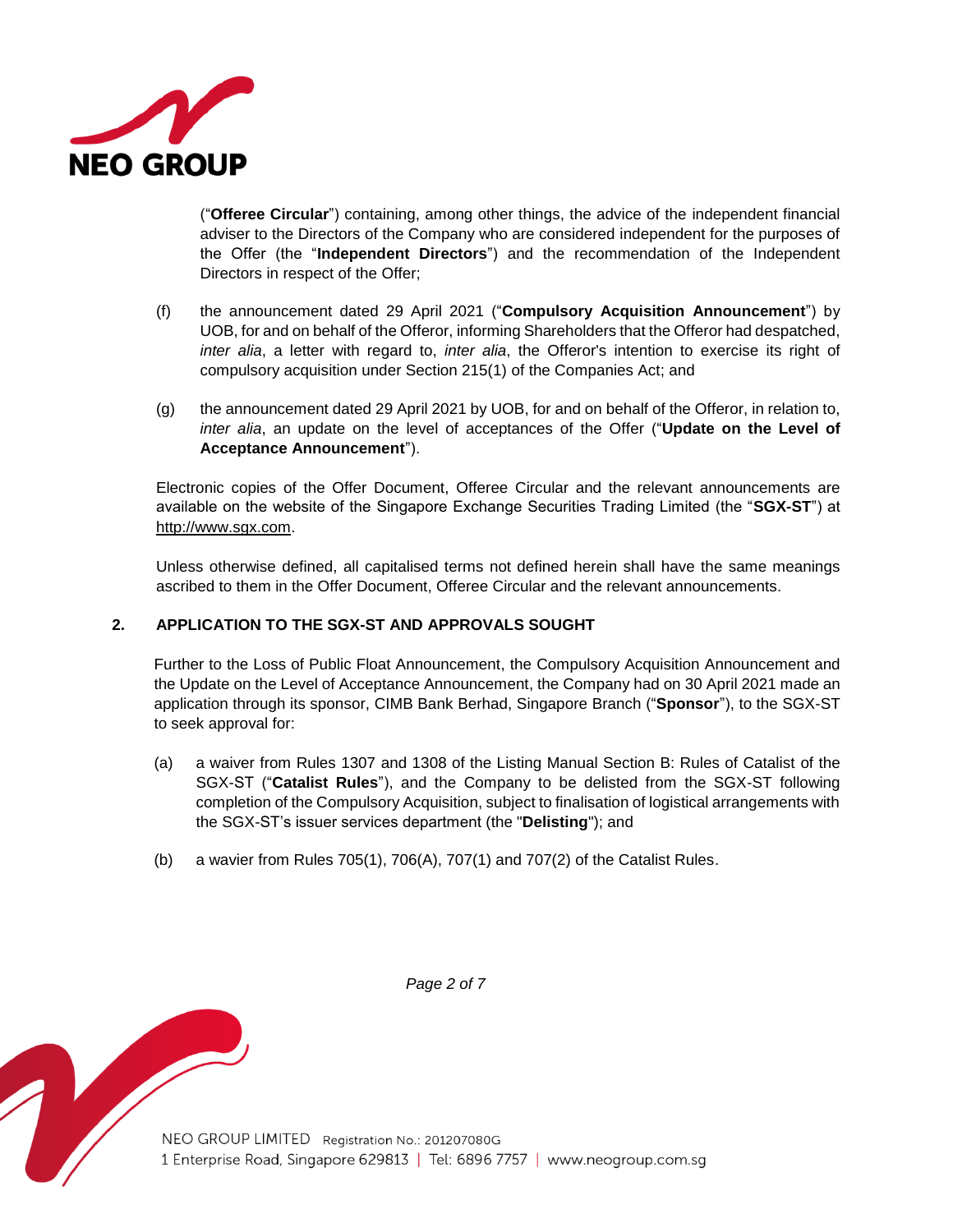

- **3. APPLICATION FOR WAIVER FROM RULES 1307 AND 1308 OF THE CATALIST RULES AND DELISTING IN ACCORDANCE WITH RULE 1309(1) OF THE CATALIST RULES**
- 3.1. The waiver from Rules 1307 and 1308 of the Catalist Rules and Delisting was sought on the basis that:
	- (a) the Independent Financial Adviser has opined that the Offer Price of S\$0.60 is fair and reasonable;
	- (b) based on the total acceptances received as disclosed in the Update on the Level of Acceptance Announcement, such number of acceptances represents more than 80% acceptances in respect of the Shares held by shareholders of the Company who are independent of the Offeror and its Concert Parties;
	- (c) the Offeror is entitled to, and intends to, exercise its right of Compulsory Acquisition in connection with the Offer, being an offer made in accordance with The Singapore Code on Take-overs and Mergers, and had announced on 29 April 2021 that it will exercise its right of compulsory acquisition under Section 215(1) of the Companies Act; and
	- (d) upon completion of the Compulsory Acquisition exercise, the Offeror will own 100% of the total number of Shares and the Company will become a wholly owned subsidiary of the Offeror.

## **4. APPLICATION FOR WAIVER FROM RULES 705(1), 706A, 707(1) AND 707(2) OF THE CATALIST RULES**

- 4.1. Pursuant to Rule 705(1) of the Catalist Rules, the Company is required to announce its financial statements in respect of the full financial year ended 31 March 2021 ("**FY2021**") immediately after the figures are available, but in any event not later than 60 days after the relevant financial period. The Company would therefore be required to announce its financial statements in respect of FY2021 by 30 May 2021.
- 4.2. Pursuant to Rule 706A of the Catalist Rules, the Company is required to make a periodic announcement, in accordance with the timelines prescribed in Rule 705 of the Catalist Rules on the announcement of its financial statements, on any acquisition and/or sale of shares in FY2021 resulting in:



*Page 3 of 7*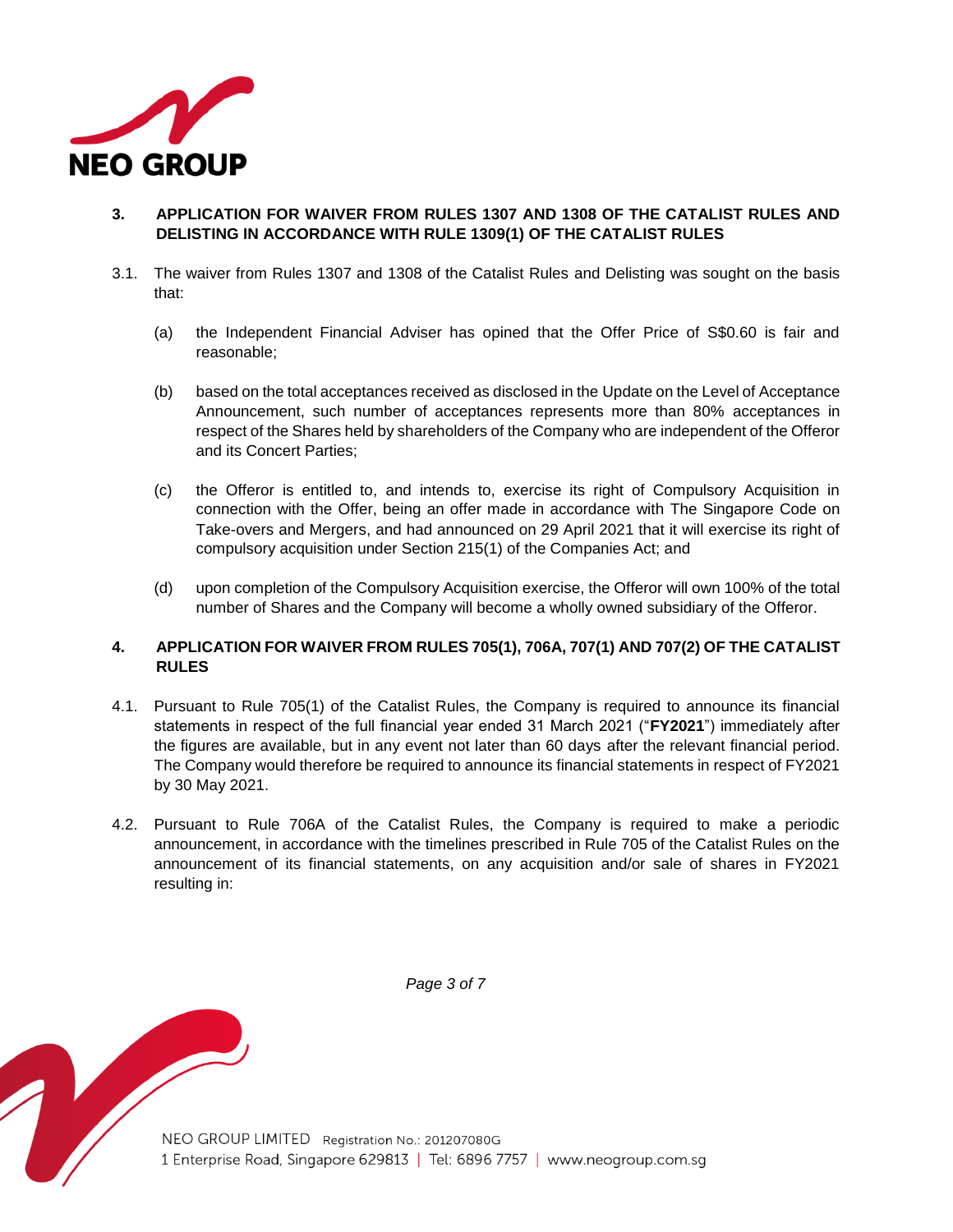

- (a) a company becoming or ceasing to be a subsidiary or associated company of the Company; or
- (b) the Company increasing or reducing its shareholding percentage in a subsidiary or associated company.

The Company would therefore be required to make such a periodic announcement by 30 May 2021.

- 4.3. Pursuant to Rules 707(1) and 707(2) of the Catalist Rules, the Company is required to hold its 2021 annual general meeting ("**FY2021 AGM**") within four months from the end of its financial year and issue its annual report to its Shareholders and the SGX-ST at least 14 days before the date of its FY2021 AGM. The Company would therefore be required to hold its FY2021 AGM by 31 July 2021 and issue its annual report for FY2021 by 17 July 2021.
- 4.4. However, in view of the Offeror's intention to exercise its right of Compulsory Acquisition and privatise the Company and not to preserve the listing status of the Company, the Company had on 30 April 2021 applied to the SGX-ST, through its Sponsor, for approval to waive compliance with Rules 705(1), 706A, 707(1) and 707(2) of the Catalist Rules.
- 4.5. The waiver of Rules 705(1), 706A, 707(1) and 707(2) of the Catalist Rules were sought for the following reasons:
	- (a) The requirement under Rule 723 of the Catalist Rules for the percentage of Shares held by the public to not be less than the requisite 10% of the total number of issued Shares (excluding treasury shares) is no longer satisfied further to the Offer Unconditional Announcement and as announced by the Offeror in the Offer Unconditional Announcement, the Offeror intends to privatise the Company and does not intend to preserve the listing status of the Company. On this basis, pursuant to Rule 1303(1) of the Catalist Rules, trading in the Company's securities will be suspended with effect from 9.00 a.m. on 27 May 2021 (being the market day immediately following the closing date of the Offer) and Shareholders and investors will not be able to deal in the Shares on the SGX-ST until the completion of the Delisting.

As announced in the Compulsory Acquisition Announcement, the Offeror will exercise its right of compulsory acquisition under Section 215(1) of the Companies Act, following which the Offeror will become the sole shareholder of the Company after the Compulsory Acquisition is completed. The Offeror will thereafter take steps to delist the Company from the SGX-ST, following which, the Company will no longer be required to comply with the Catalist Rules.

*Page 4 of 7*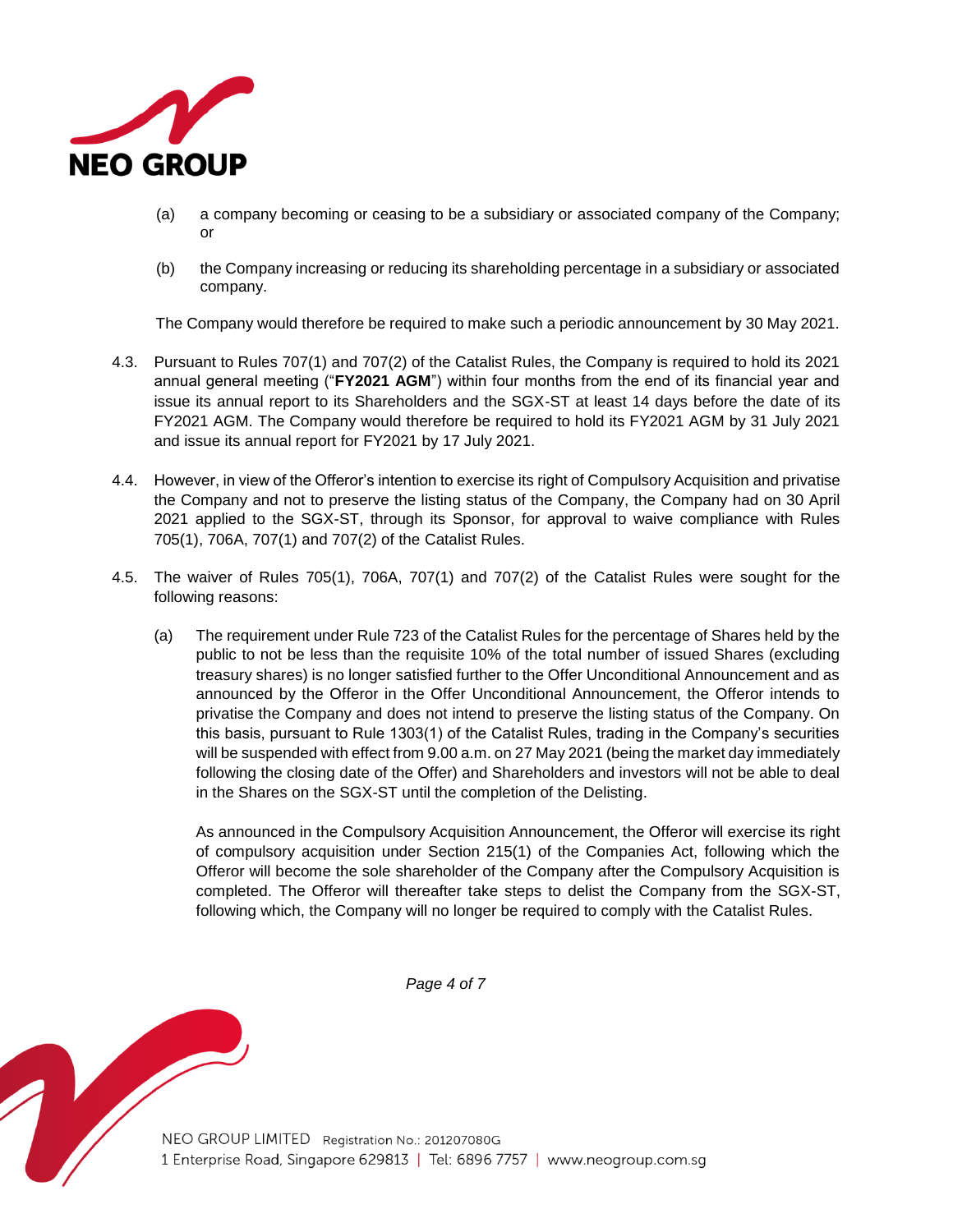

In view of the above, the financial statements for FY2021, and the periodic announcement in relation to the acquisitions and/or sales of shares by Company in FY2021 relating to subsidiaries and/or associated companies, which will otherwise be required to be released by 30 May 2021, will therefore not be of much benefit to the current minority Shareholders, whose Shares will be compulsorily acquired by the Offeror pursuant to the Compulsory Acquisition. It is accordingly submitted that the interests of the Shareholders in respect of having access to updated financial information of the Company will not be prejudiced by the grant of the waivers of Rules 705(1) and 706A of the Catalist Rules.

It will also not be meaningful to require the Company to incur additional costs in connection with the preparation and release of the FY2021 financial statements under Rule 705(1) of the Catalist Rules and the periodic announcement in relation to acquisitions and/or sales of shares by Company in FY2021 relating to subsidiaries and/or associated companies under Rule 706A of the Catalist Rules, in light of the anticipated Compulsory Acquisition and Delisting.

(b) In addition, in relation to the waivers of Rules 707(1) and 707(2) of the Catalist Rules, given that the Offeror will be exercising its right of Compulsory Acquisition and intends to delist the Company, which will result in the Offeror becoming the sole shareholder of the Company, the annual report in respect of FY2021 and the FY2021 AGM will not be of much benefit to the current minority Shareholders whose Shares will be transferred to the Offeror pursuant to the Compulsory Acquisition and will instead result in the Company having to incur unnecessary costs that would not serve much meaningful purpose.

## **5. APPROVALS FROM THE SGX-ST**

- 5.1. The Board wishes to announce that SGX-ST in its letter dated 14 May 2021 informed the Company that, based on the submissions and representations to the SGX-ST, the SGX-ST advised that as the Offeror and its concert parties hold, in aggregate, more than 90% of all the issued and paid-up ordinary shares in the capital of the Company (excluding treasury shares), resulting in the Company's free float falling below 10%, and taking into consideration the Offeror's intention to exercise its right to Compulsory Acquisition, the SGX-ST has no objection to:
	- (a) the Delisting of the Company from the Official List of the SGX-ST, upon completion of the Offer and the Compulsory Acquisition; and
	- (b) granting the Company a waiver of Rules 705(1) and 706A of the Catalist Rules (collectively, the "**Waiver**").

*Page 5 of 7*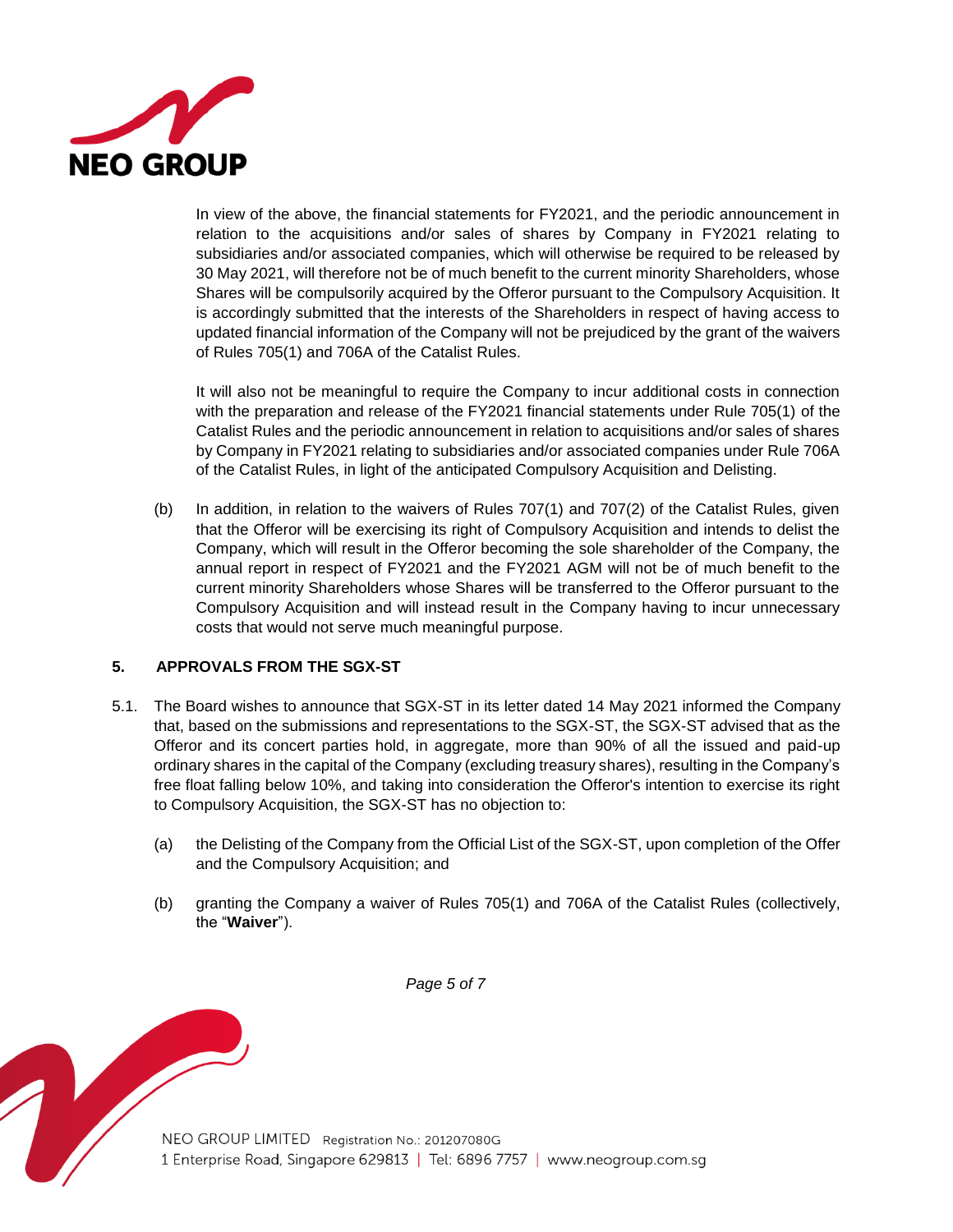

- <span id="page-5-0"></span>5.2. The Waiver is subject to:
	- (a) an announcement via SGXNET of the Waiver granted, the reasons for seeking the Waiver and the conditions as required under Rule 106 of the Catalist Rules and if the Waiver conditions have been satisfied; and
	- (b) submission of a written confirmation from the Company that the Waiver does not contravene any laws and regulations governing the Company and constitution of the Company,

(collectively, the "**Waiver Conditions**").

- 5.3. The SGX-ST has also clarified that:
	- (a) Rules 1307 and 1308 of the Catalist Rules are not applicable as the Delisting is in connection with the Compulsory Acquisition; and
	- (b) Rules 707(1) and 707(2) of the Catalist Rules are not applicable as the Company would be a non-listed entity before the dates on which the Company is required to conduct its FY2021 AGM and issue its annual report for FY2021 pursuant to these provisions.
- 5.4. The Company has submitted the written confirmation referred to in paragraph [5.2\(b\)](#page-5-0) above to the SGX-ST. Accordingly, the Waiver Conditions have been satisfied.
- 5.5. The SGX-ST's decision is not an indication of the merits of the Delisting.
- 5.6. The date and time of the Delisting will be announced in due course.

## **6. DIRECTORS RESPONSIBILITY STATEMENT**

The Directors (including those who have delegated detailed supervision of the preparation of this announcement) have taken all reasonable care to ensure that the facts stated and all opinions expressed in this announcement are fair and accurate and that no material facts have been omitted from this announcement, the omission of which would make any statement in this announcement misleading, and they jointly and severally accept full responsibility accordingly.



*Page 6 of 7*